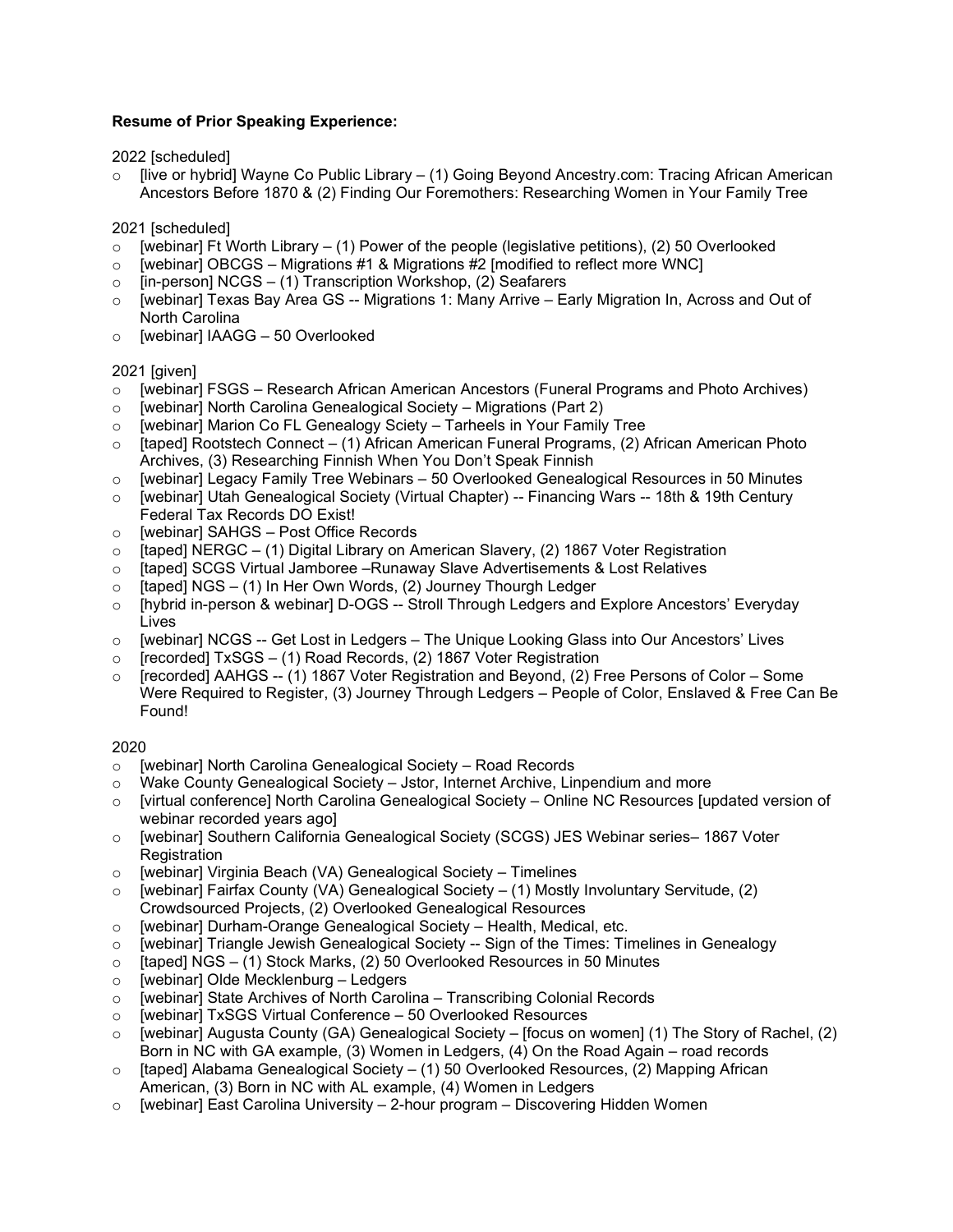- o [webinar] Prince George Co (MD) Mariners/Seafarers
- o [webinar] UGA Virtual Conference Genealogical Gems Found in Ledgers
- o [webinar] UGA Virtual Chapter Mariners/Seafarers
- $\circ$  [webinar] Houston (TX) Genealogical Forum -- Genealogical Gems Found in Ledgers
- $\circ$  [webinar] The Villages Genealogical Gems Found in Ledgers
- $\circ$  [taped] AAHGS (1) Digital Library on American Slavery, (2) Slave Ads, Lost Relatives, Newspapers
- o [webinar] Central Georgia Genealogical Society -- Tarheels in Your family Tree? History & Record Idiosyncrasies You Want to Know About
- $\circ$  [taped] Tx State Genealogical Society Conference (1) Digital Library on American Slavery, (2) Stock Marks
- o [webinar] North Carolina Genealogical Society Migrations (Part 1)
- o [webinar] Virtual Genealogical Association Timelines

## 2019

- o Wilson County (NC) Genealogical Society Freedmen's Bureau
- o Rootstech (Salt Lake City) Slave Insurance
- o [virtual program] North Carolina Genealogical Society North Carolina History and Record Idiosyncrasies You Want to Know About!
- o Tar Heel Discoveries -- (1) 14 Record Idiosyncracies (NC Research), (2) Online NC Research
- o [webinar] North Carolina Genealogical Society -- Timelines in Genealogy: A Valuable Tool & Definitely Worth the Time
- o [non-recorded webinar] NC APG -- Timelines in Genealogy: A Valuable Tool & Definitely Worth the Time
- $\circ$  [recorded webinar] NCGS -- Timelines in Genealogy: A Valuable Tool & Definitely Worth the Time
- $\circ$  [recorded webinar] Family History Expos Seafaring Ancestors: Early 19<sup>th</sup> Century Port Records That Document Mariners
- [webinar] Association of Professional Genealogists Writers Sig Writing for NCGS Journal
- $\circ$  Federation of Genealogical Societies (1) The Heyday of Insuring Slaves and What That Means for Genealogists, (2) Seafaring Ancestors – Early 19<sup>th</sup> Century Port Records That Document Mariners, (3) Digital Library on American Slavery and Friends – Invaluable to African-American Research
- o Durham-Orange Genealogical Society Researching Church Records
- o [webinar] Virtual Genealogical Association Crowdsourced Projects Around the World Benefit **Genealogists**
- o Tar River Center for History and Culture Exploring Your Family Roots
- Genealogical Research Institute of Virginia (GRIVA) (1) Sign of the Times: Timelines in Genealogy, (2) Post Office Records: Geography, Politics, Religion & More, (3) Maps! Oh the Places They Can Take Us Without Leaving Home! (4) Internet Archive, JSTOR, HathiTrust etc.
- North Carolina Genealogical Society Fall Program (1) 18th and 19th Century Epidemics and Health and (2) Digital Library on American Slavery & More
- o Fearrington Village -- 18th and 19th Century Epidemics and Health
- o Harnett County Library -- Exploring Your Family Roots
- o The Cardinal -- Exploring Your Family Roots

## 2018

- $\circ$  [webinar] TxSGS Virtual Conference Timelines in Genealogy: Definitely Worth the Time]
- o Wayne County Public Library Get Excited About your Pre-1870 NC African American Research],
- o Rootstech -- Digital Library on American Slavery & More
- o NC DAR program (1) 14 North Carolina Record Idiosyncracies, (2) Born in NC [getting back to NC from elsewhere], (3) Sign of the Times -- Timelines in Genealogy
- o [webinar] Legacy -- Research Finns- Finnish Not Required, Internet Is!
- o [webinar] Lake Havasu Virtual Conference Post Office Records
- o [webinar] MGS -- Sign of the Times: Timelines in Genealogy
- o Ohio Genealogical Society Conference Research Finns- Finnish Not Required, Internet Is! & Pre-Vitals Records – Where is a Person to Look?
- $\circ$  Tar Heel Discoveries (1) 14 Record Idiosyncracies (NC Research), (2) Online NC Research
- o [webinar] North Carolina Genealogical Society (NCGS) -- NC Secretary of State Records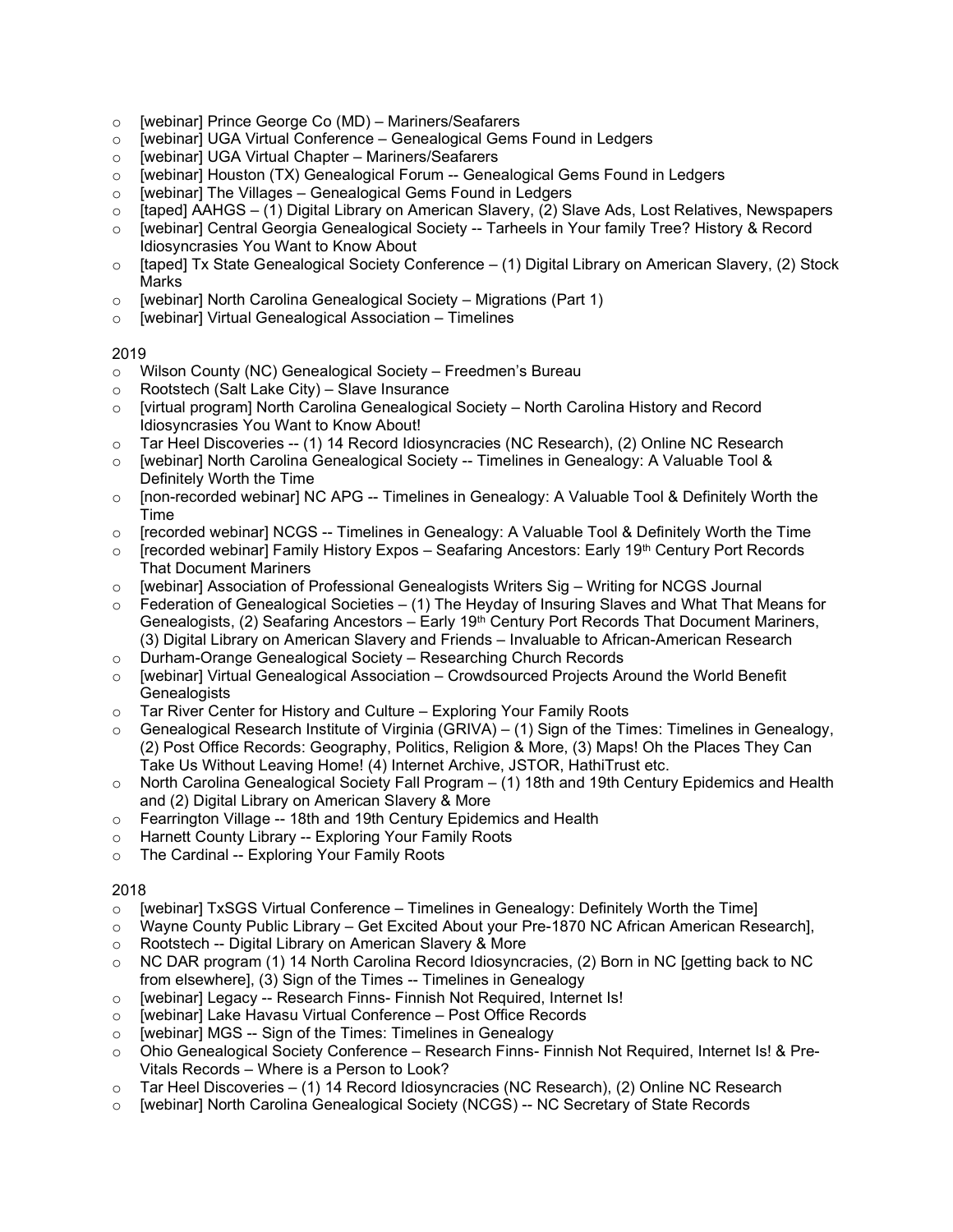- o Durham-Orange Genealogical Society -- The Genealogical Gems Found in Manuscript & Archival Collection Holdings
- o [webinar] NCGS North Carolina Secretary of State Records
- o [webinar] FSGS -- Freedmen's Bureau Records
- o [webinar] Legacy -- Freedmen's Bureau Records
- o [webinar] GAGS -- Freedmen's Bureau Records
- o Wake County Public Library (3 programs) Becoming American Researching Immigrant Ancestors
- o Durham-Orange Genealogical Society Post Office Records: Geography, Politics, Religion, and More!
- o Wake County Genealogical Society -- Using Church Records for Genealogy Research
- $\circ$  [webinar] Pirates of the Pedigree, Family History Expos Digital Library on American Slavery
- $\circ$  North Carolina Genealogical Society Fall Conference (1) Slaves + Insurance = Rich Records, (2) Two States, Multiple Counties – What's a Border?
- o Wake County Genealogical Society -- Immigration
- $\circ$  TxSGS (1) The Genealogical Gems Found in Manuscript & Archival Collection Holdings, (2) Slave Insurance, (3) Post Office Records: Geography, Politics, Religion & More
- o [webinar] NCGS Post Office Records

2017 [completed]

- o Albemarle Genealogical Society (Barco, NC) 1. North Carolina Genealogy Research Overview, 2. Overview of DNA for Genealogy
- o Triangle Jewish Genealogical Society -- One Genealogist's Experience as a "WDYTYA? Researcher and On-Air Expert
- o Old New Hanover Genealogical Society -- Freedmen's Bureau Records
- o [Webinar] Illinois State Genealogical Society Webinar -- Freedmen's Bureau Records
- $\circ$  North Carolina Genealogical Society (NCGS) Spring Workshop 1. Putting Down Roots: Grounding Your Ancestors in Time and Place ... (1) NCGS Journal Gems, (2) Sign of the Times: Timelines in Genealogy
- o [Webinars] North Carolina Genealogical Society (NCGS) 1. NC Online Resources, 2. Research at State Archives of NC and State Library of NC [in anticipation of NGS 2017 Conference in Raleigh]
- o [Webinar] SCGS Jamboree Extension Series Webinar -- Get Excited About Your Pre-1870 African-American Research
- o Fairfax County (VA) Genealogical Society (FxGS) Spring Conference 1. Freedmen's Bureau Records – Invaluable to ALL Southern Research, 2. A "Hand-out" for your Poor Ancestors – local parishes and counties did step up, 3. Goldmines in Colonial NC Records, 4. Civil War Era Genealogy Research ... in your jammies (mostly!)
- o NERGC 1. Freedmen's Bureau Records, 2. Researching Finns [hands-on workshop]
- o NGS -- (1) Tarheels in Your family Tree? History & Record Idiosyncrasies You Want to Know About, (2) Get Excited About Your Pre-1870 NC African American Research, (3), Two States, Multiple Counties -- What's a Border?, (4), Crimes Across Multiple Jurisdictions: Meet Wake County's Abbott **Brothers**
- o Wake County Genealogy Society (Raleigh, NC) -- What's a Border?
- o State Archives of North Carolina (Staff) Freedmen's Bureau Records
- o Durham-Orange Genealogical Society meeting -- Timelines
- o NC Association of Professional Genealogists Abbott Brothers (Exploring Court Records via these scofflaw brothers)
- Fairfax County (VA) Genealogical Society Fall Program & Thursday Meeting (1) Looking for a Man Who Didn't Want to be Found!, (2) Post Office Records, (3) Slave Insurance, (4) Gems in Manuscript Collections
- o Wake County Genealogical Society Online Maps
- o Minnesota Genealogical Society Webinar -- Looking for a Man Who Didn't Want to be Found!
- o Southern California Genealogical Society Jamboree Webinar‐‐ Pre‐1870 African‐American Research

2016 [completed]

o Fort Fisher Annual Event – Civil War Research